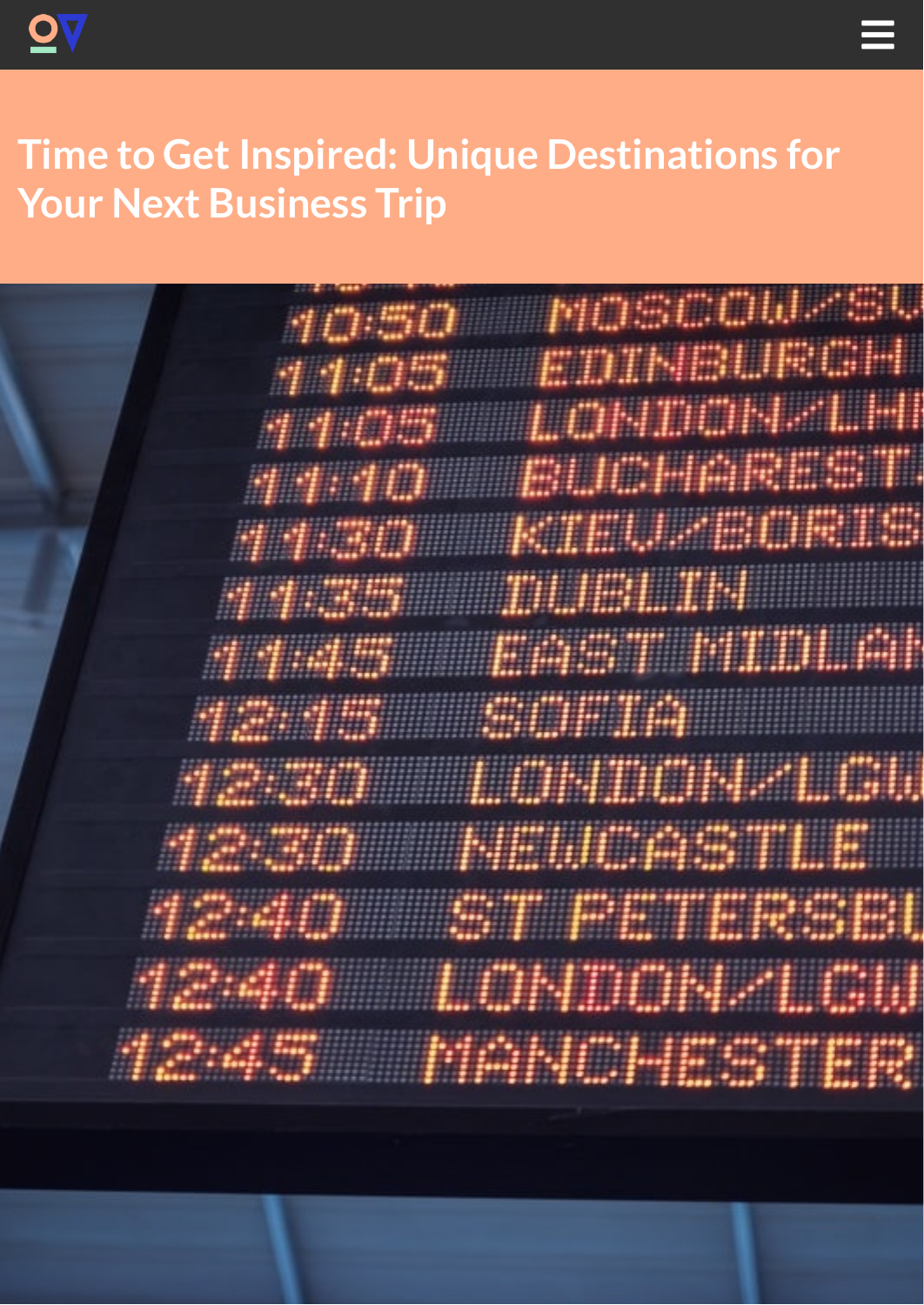



June 13, 2019

## **With technology and the internet making the world feel smaller than ever, it can be hard knowing where to travelto get an authentic experience of a different culture.**

Luckily, we've got a knack for discovering something different – so we thought we'd introduce some amazing destinations that you might not have even thought of. Who knows, maybe you could be heading there on your next incentive trip?

## **iddelland** (average flight time from London: 3 hours)

Think of Iceland and you may picture endless deserts of white, but it offers so much more than just low temperatures. During even a short break you could experience the Northern Lights, spend a few hours in the Blue Lagoon (a natural hot pool that is often found on bucket lists) or enjoy the incredible views of the midnight sun across the valleys during June's summer solstice.

If you're after something a bit more adrenalin-fuelled, Iceland's natural scenery makes it possible. Think snowmobiling through glaciers, canyon rafting or hiking through volcanic mountains – all of which can be complemented with the vast choice of cuisines available (freshly caught fish anyone?)

#### **Borneo** (average flight time from London: 16 hours)

If it's wildlife that you're inspired by, Asia's largest island is the answer. Combining Rainforest, National Parks, vast rivers and even sandy beaches, Borneo, which is made up of Malaysia, Indonesia and Brunei, offers up the opportunity to really get away from it all and feel more connected to nature. Popular excursions include taking a river cruise down the Kinabatangan River, relaxing on Gaya Island and trekking to see the "Big Five" (the pygmy elephant, proboscis monkey, rhinoceros hornbill, crocodile and orangutan).

If you want to be immersed in the culture of the region, it's worthwhile taking the time to visit a traditional Iban village, heading to the colourful markets and appreciating the awe-inspiring temples that are dotted around wherever you head. Chances are, you'll leave with a new-found appreciation for the natural world and simpler ways of living – in other words, it's the perfect destination to counteract busy lives back in the UK.

#### **Bali** (average flight time from London: ranges from 17 hours)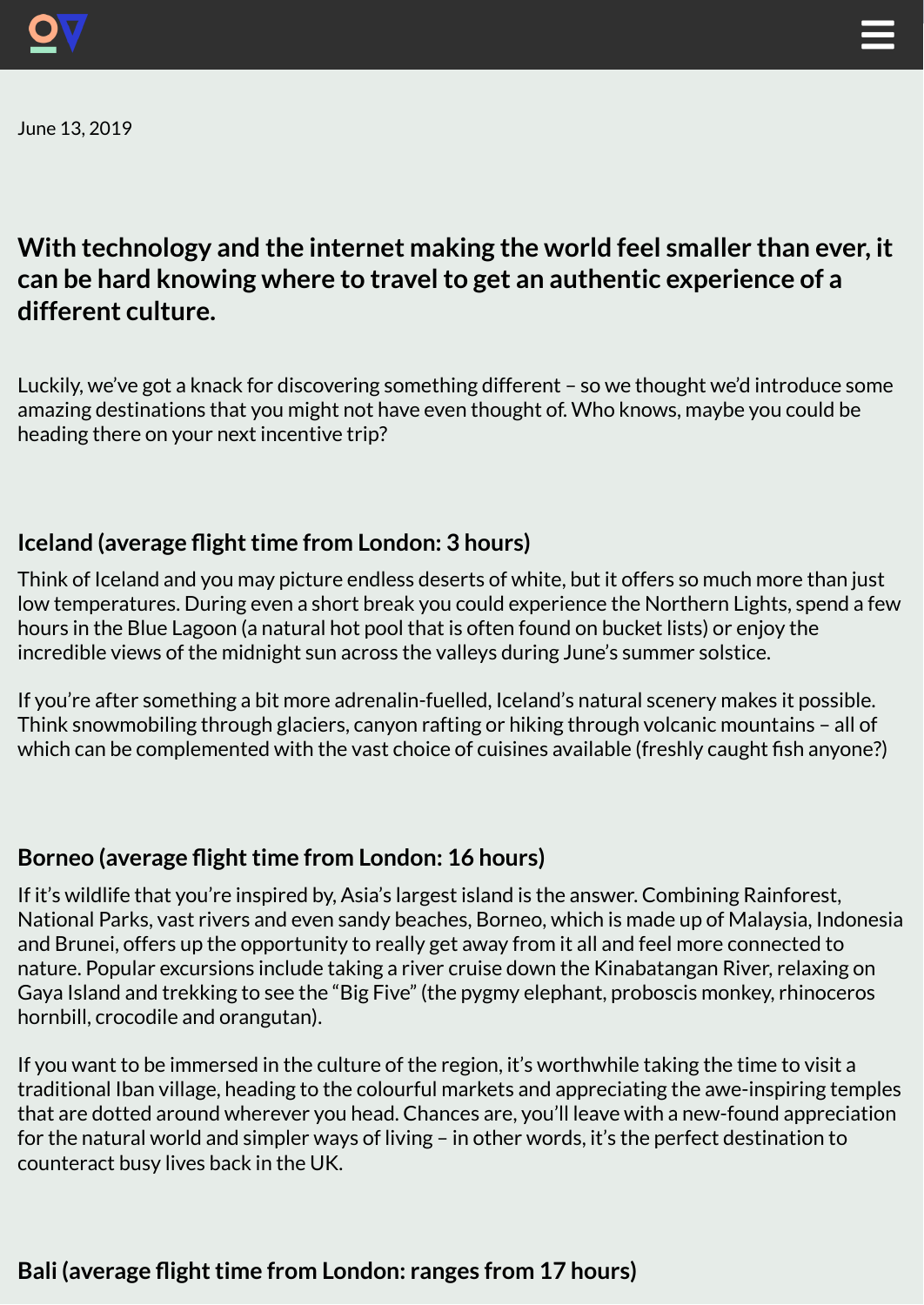

water. Luckily, there are numerous natural lakes and luxurious spa complexes too. You'll even feel relaxed when you're experiencing Balinese culture first hand; you'll be able to meander around temples at your own pace, but just be sure to cover your legs. After all, whether it's temples, rituals or sacred offerings, the Balinese are both proud and protective of their religious practices.

 $\equiv$ 

It's this combination of nature and culture that results in many visitors returning time and time again. Taking the example of Australians, many have visited and ended up staying, meaning there's a huge ex-pat community. Even if you're only visiting for a week or two, perhaps it's time to take a leaf out of their book and surprise yourself with all that Bali has to offer.

## **Los** Cabos (average flight time from London: ranges from 16 hours)

For a real touch of luxury, you may want to add this Mexican municipality to your shortlist. Fastbecoming South America's resort destination of choice, Los Cabos encompasses the towns of San José del Cabo and Cabo San Lucas. The best bit is that they're connected by a 20-mile long corridor of gorgeous beaches (oh, and championship golf courses too).

With the beautiful sea, deserts and mountains, Los Cabos will suit every taste, whether it's a couples or group trip. You might spend the day relaxing at Lover's Beach or watching the superyachts come in and out of the marina, and then finish the day off with an evening enjoying everything that the nightlife has to offer.

## **Don't Underestimate the Power of Travel**

That's the end of our insight into these unique destinations, but there's plenty more where that came from! After all, every single member of the Incentivise team lives and breathes travel and events.

Whether you're trying to reward your team or clients, maintain amazing relationships or simply enjoy some well-earned time away from the 9 to 5 routine, we'll tailor-make an inspirational corporate trip, and one that will be remembered for many years to come. All you need to do is give us an idea of what you want to achieve, when, and for how much.

In other words, you can leave the thinking, planning and hard work to us. Simply get in [touch.](https://test.incentivise.co.uk/contact/)



ALL [ARTICLES](https://incentivise.co.uk/our-thoughts)